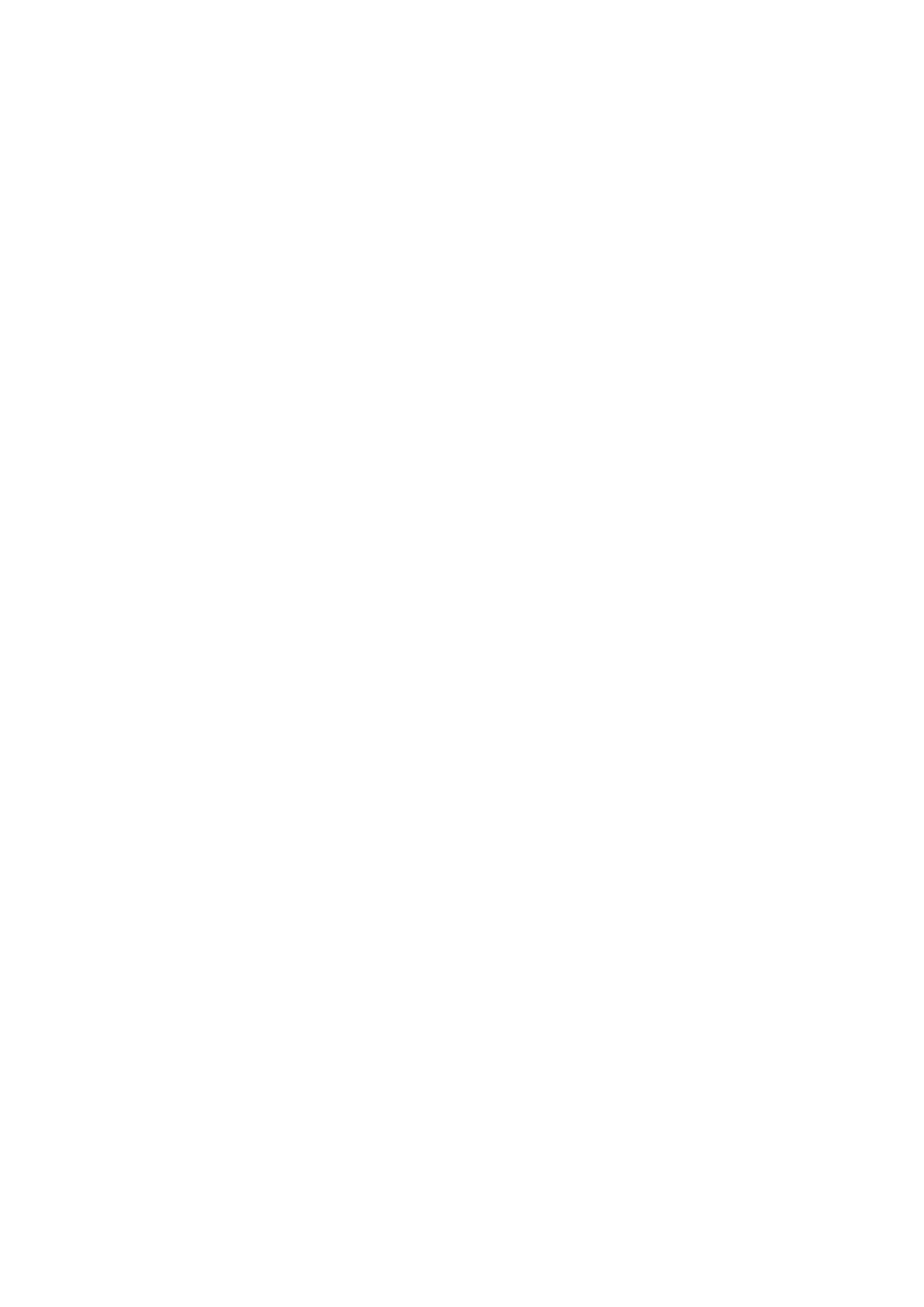

### **Northland Regional Council Tsunami Modelling Study 3**

Jade Arnold John Carter Jen Dumas Philip Gillibrand

*NIWA contact/Corresponding author* 

#### Philip Gillibrand

*Prepared for* 

### Northland Regional Council

NIWA Client Report: CHC2009-042 June 2009 NIWA Project: NRC07502

National Institute of Water & Atmospheric Research Ltd 10 Kyle Street, Riccarton, Christchurch P O Box 8602, Christchurch, New Zealand Phone +64-3-348 8987, Fax +64-3-348 5548 www.niwa.co.nz

© All rights reserved. This publication may not be reproduced or copied in any form without the permission of the client. Such permission is to be given only in accordance with the terms of the client's contract with NIWA. This copyright extends to all forms of copying and any storage of material in any kind of information retrieval system.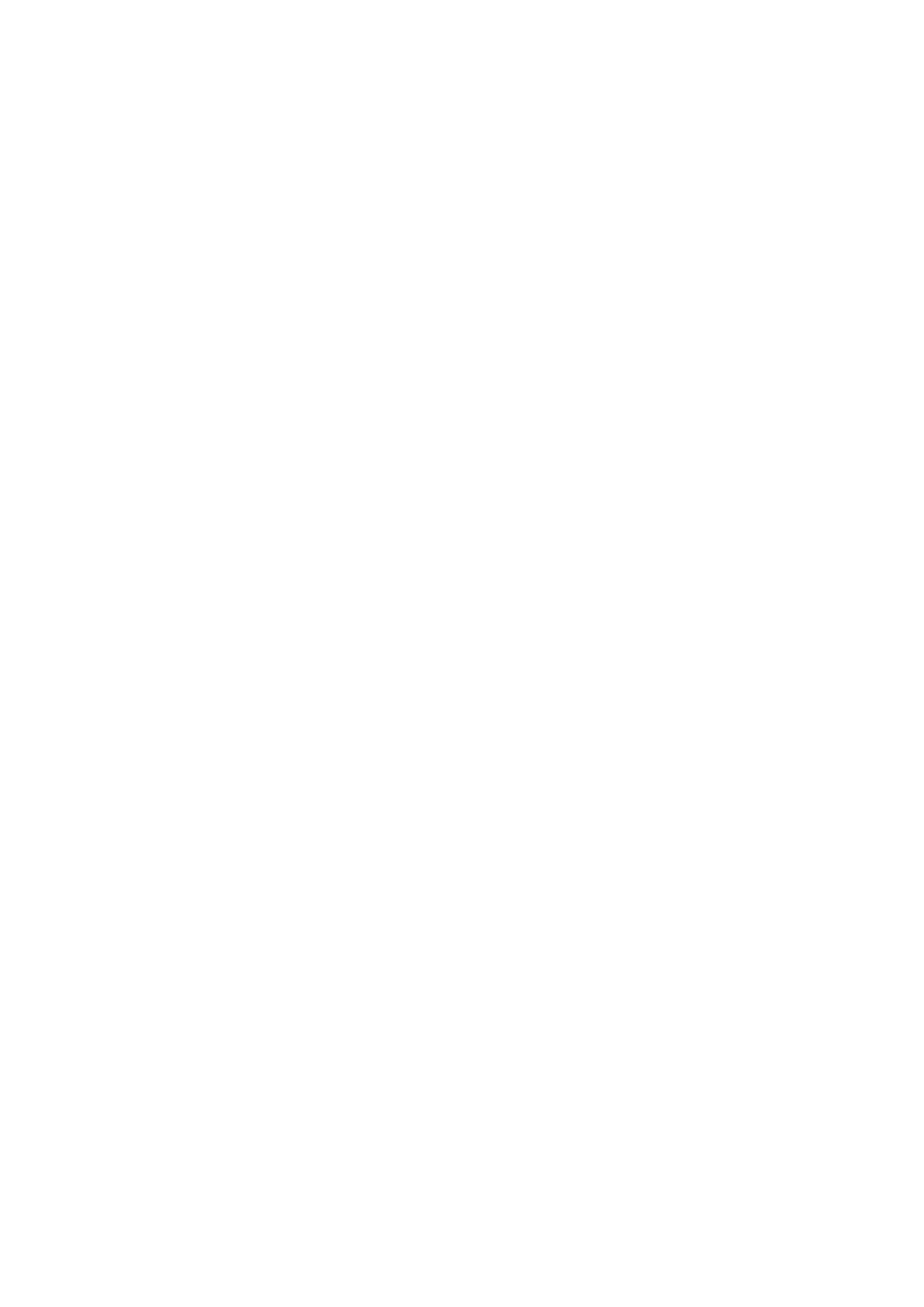# **Contents**

| <b>Executive Summary</b> |                                  |                                                                                                  | vii |
|--------------------------|----------------------------------|--------------------------------------------------------------------------------------------------|-----|
| 1.                       | Introduction                     |                                                                                                  |     |
| 2.                       | Tsunami source details           |                                                                                                  | 11  |
|                          | 2.1.                             | Distant - Eastern source: South America (Chile/Peru): source<br>and wave propagation description | 11  |
|                          | 2.2.                             | Regional/Local – Eastern source: Tonga-Kermadec Trench                                           | 13  |
| 3.                       | Modelling tsunami inundation     |                                                                                                  | 16  |
|                          | 3.1.                             | Model grid – topography and bathymetry                                                           | 16  |
|                          | 3.2.                             | Numerical model                                                                                  | 18  |
| $\overline{4}$ .         | Inundation results               |                                                                                                  | 19  |
|                          | 4.1.                             | Model outputs                                                                                    | 19  |
|                          |                                  | Interpreting the figures<br>4.1.1.                                                               | 19  |
|                          | 4.2.                             | Bland Bay, Whangaruru                                                                            | 21  |
|                          | 4.3.                             | Opua, Bay of Islands                                                                             | 28  |
|                          | 4.4.                             | Mangonui, Doubtless Bay                                                                          | 35  |
|                          | 4.5.                             | East Beach, Houhora/Pukenui                                                                      | 42  |
|                          | 4.6.                             | Helena Bay, Whangaruru                                                                           | 49  |
|                          | 4.7.                             | Tauranga Bay, Whangaroa                                                                          | 56  |
|                          | 4.8.                             | Taupo Bay, Whangaroa                                                                             | 63  |
|                          | 4.9                              | Coopers Beach; Doubtless Bay                                                                     | 70  |
|                          | 4.10                             | Langs Beach, Bream Bay                                                                           | 77  |
|                          | 4.11                             | Te Ngaire, Whangaroa                                                                             | 84  |
|                          | 4.12                             | Cable Bay, Doubtless Bay                                                                         | 91  |
|                          | 4.13                             | East Bay, Rangiputu                                                                              | 98  |
|                          | 4.14                             | Hihi, Doubtless Bay                                                                              | 105 |
|                          | 4.15                             | Dargaville/Ruawai                                                                                | 112 |
|                          | 4.16                             | Omapere                                                                                          | 119 |
|                          | 4.17                             | <b>Arrival Times</b>                                                                             | 126 |
| 5.                       | Discussion                       |                                                                                                  | 127 |
| 6.                       | Project Overview and Conclusions |                                                                                                  | 129 |
|                          | 6.1                              | Model Uncertainty                                                                                | 130 |
| 7.                       | References                       |                                                                                                  | 132 |